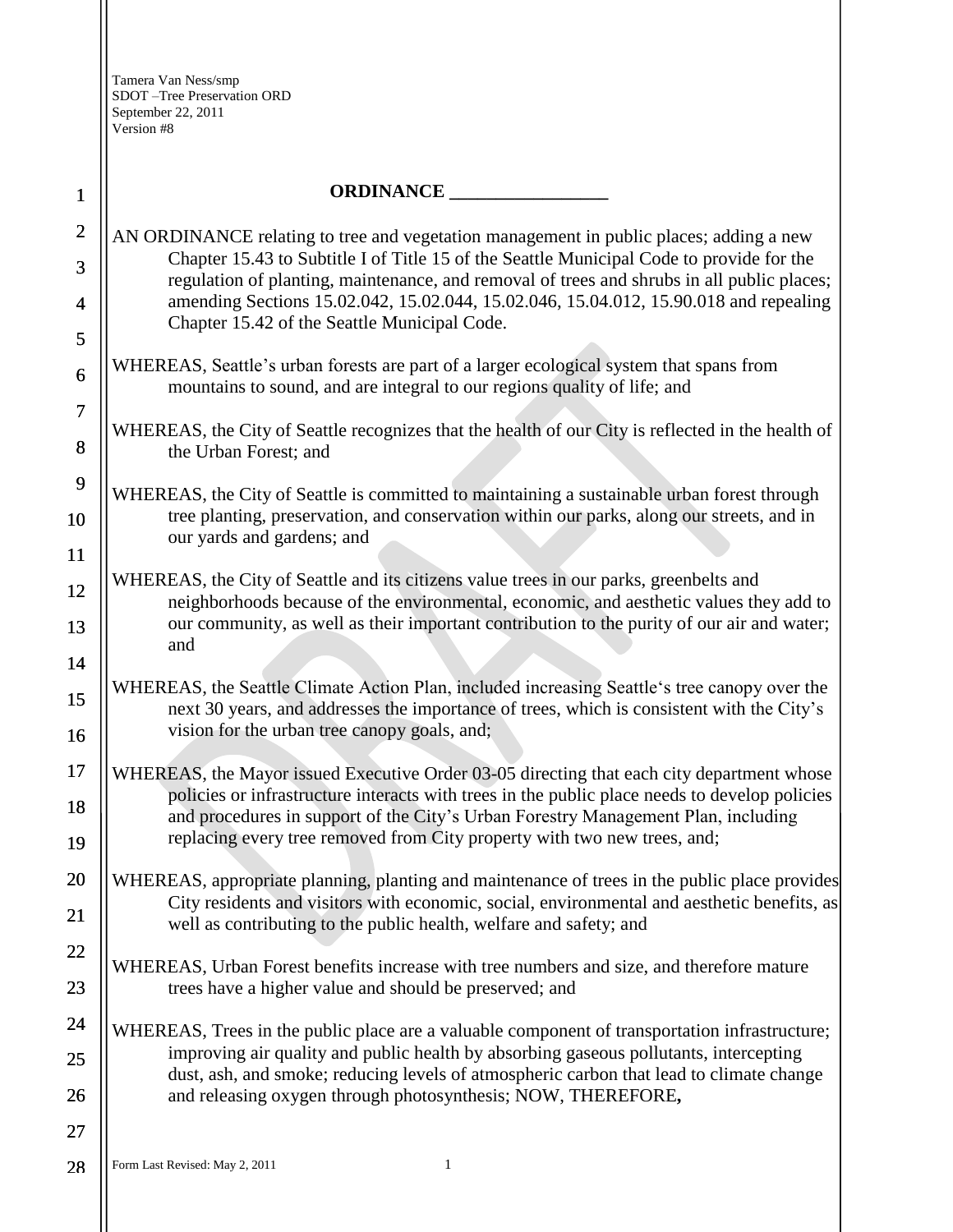28

## **BE IT ORDAINED BY THE CITY OF SEATTLE AS FOLLOWS:**

Section 1. **Purpose** The City of Seattle recognizes that trees planted and growing in public places are an important part of the urban forest, the health of which provides a substantial contribution to the quality of life in Seattle. The preservation, retention, protection, and planting of trees and shrubs reduces the impacts of storm water runoff and helps to replenish ground water supply; aids in reducing air and noise pollution and energy consumption; sequesters global warming pollution; maintains and increases property values; provides habitat for wildlife; and enhances the aesthetic environment. The purpose of this ordinance is to promote and protect the public health, safety, and welfare by providing standards for and regulating the planting, pruning, removal, and maintenance of trees, shrubs, and other plants in other public places; promote tree health and aesthetics; foster species diversity; preserve and increase the tree canopy, and protect residents from damage caused by improper planting, maintenance, or removal of trees and shrubs.

Section 2. Section 15.02.042 of the Seattle Municipal Code as last amended by Ordinance 123659, is amended to add four new definitions, as follows:

# **15.02.042 Definitions A through C((.))**

**\* \* \*** 

**H.** "Canopy" means a protective covering located at an entrance to a building.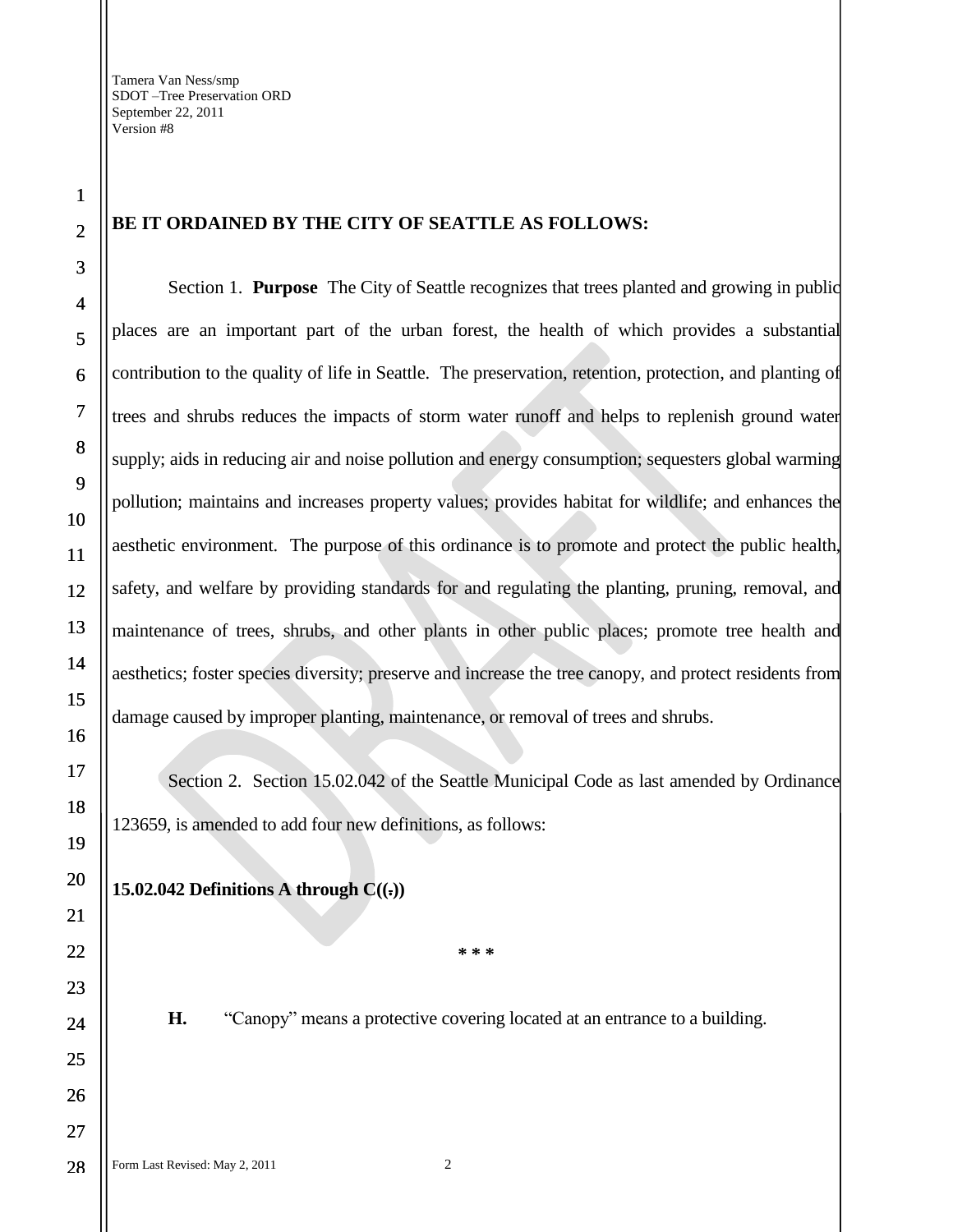Form Last Revised: May 2, 2011 3 1 2 3 4 5 6 7 8 9 10 11 12 13 14 15 16 17 18 19 20 21 22 23 24 25 26 **I.** "Certified Arborist" means an individual who has completed the necessary requirements established by the International Society of Arboriculture (ISA) to be recognized as an ISA Certified Arborist or an ISA Board Certified Master Arborist. **J.** "Certified Tree Worker" means an individual who has completed the necessary requirements established by the International Society of Arboriculture (ISA) to be recognized as an ISA Certified Tree Worker. **K.** "City Arborist" means the person designated as such by the Director of Transportation. **L.** "Climbing spurs" means sharp, pointed devices affixed to the climber's leg used to assist in climbing trees. **M((I)). "**Curb-corner-radius area" means the area that includes the intersection of two sidewalks bounded by the adjoining corner or curb bulb and curb ramps (Exhibit B for 15.02.042: Corner  $((\epsilon))$ curb  $((\epsilon))$ radius  $((\epsilon))$ area). If the start of the point of curvature for the curb bulb or curb radius occurs beyond the sidewalk intersections, the area shall be extended to the point of curvature for the curb bulb or curb radius. \*\*\*\* Section 3. Section 15.02.044 of the Seattle Municipal Code last amended by Ordinance 123659, is amended as follows: **15.02.044 Definitions D through M**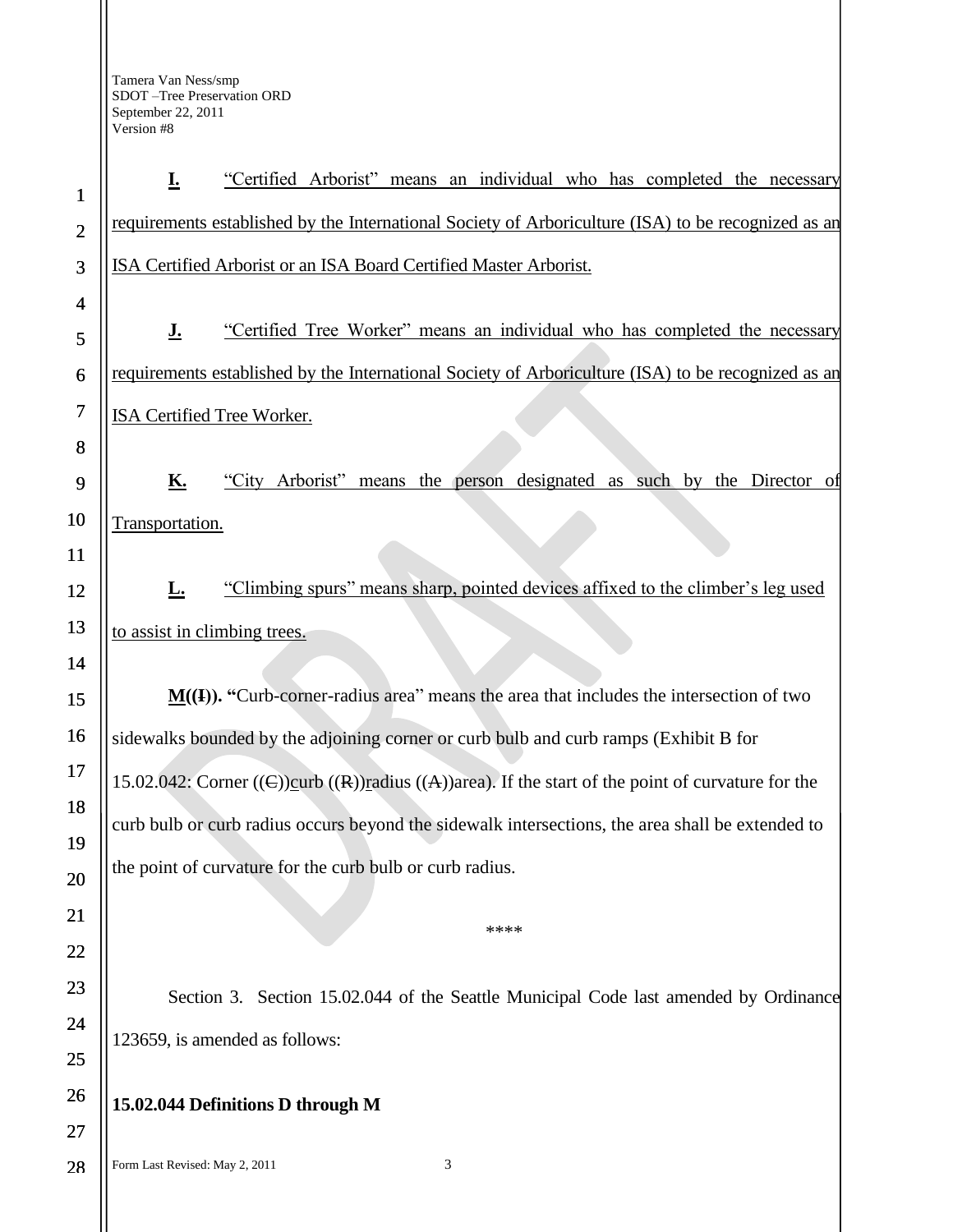Form Last Revised: May 2, 2011 4 1 2 3 4 5 6 7 8 9 10 11 12 13 14 15 16 17 18 19 20 21 22 23 24 25 26 27 28 E. "Hazardous tree" means any tree or tree part that poses a high risk of damage to persons using, or property located in the public place, as determined by the Director according to the tree hazard evaluation standards established by the International Society of Arboriculture. F. "Heritage tree" means a tree, or group of trees, given special designation by the Heritage Tree Program, co-sponsored by the City of Seattle, and Seattle Department of Transportation. Heritage tree classifications shall be maintained in the Street Tree Manual.  $((D))$ G. "Marquee" means an approximately horizontal, rigid, non $((-)$ )retractable, non $((-$ ))collapsible structure, projecting from and supported by a building. ((E))H. "Marquee sign" means a sign placed on, constructed in, or attached to a marquee. ((G))I. "Mobile food vending" means to sell, offer for sale, solicit orders, display, or otherwise peddle; food that is exempt from acquiring a food establishment permit under Title 5 of the King County Board of Health; to the public from a public place; as authorized or prohibited in Sections 15.17.010, or 15.17.130. Section 4. Section 15.02.046 of the Seattle Municipal Code as last amended by Ordinance 123659, is amended as follows: **15.02.046 Definitions N through Z \*\*\***

**\* \* \***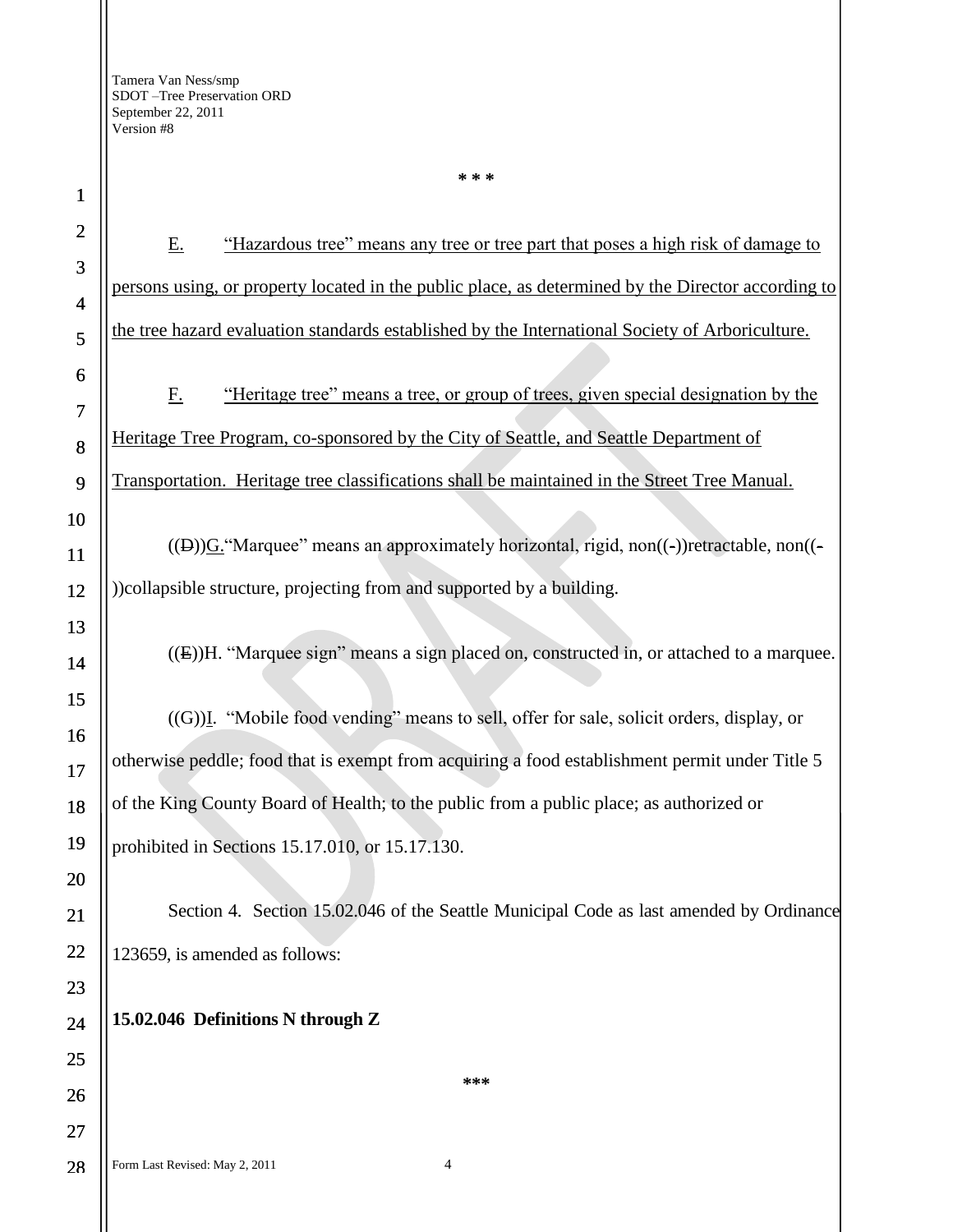G. "Pruning, major" means the pruning or cutting out of branches two inches in diameter or greater; root pruning of roots greater than two inches in diameter; or cutting out of branches constituting more than 15 percent of a tree's foliage-bearing area. Minor pruning means the pruning or cutting out of water sprouts, suckers, twigs, or branches less than two inches in diameter, which constitutes less than 15 percent of the tree's foliage-bearing area; or removal of small dead wood, broken branches and stubs.

 $((F))H$ . "Public  $((Place))$ place" means and includes streets, avenues, ways, boulevards, drives, places, alleys, sidewalks, ((and)) planting strips, squares, triangles, plazas, and right-ofway for public use and the space above or beneath its surface, whether or not opened or

 $((G))$ I. "Publisher" means the owner or distributor of a newspaper or other publication distributed through a newsstand.

 $((H))$ . "RCW" is an abbreviation for Revised Code of Washington.

K. "Severe crown reduction" means the reduction in the overall size of the tree by the cutting back of leaders, limbs or branches to stubs within the tree"s crown to such a degree as to remove more than 25percent of the normal tree canopy and disfigure the tree, or cut back to lateral limbs less than 1/3 of the diameter of the limb that is cut. Severe crown reduction is not an acceptable form of pruning.

 $((G))$ L. "Shoreline street ends" means the land portions of street segments that provide or could provide if improved, the public with visual or physical access to a body of water and its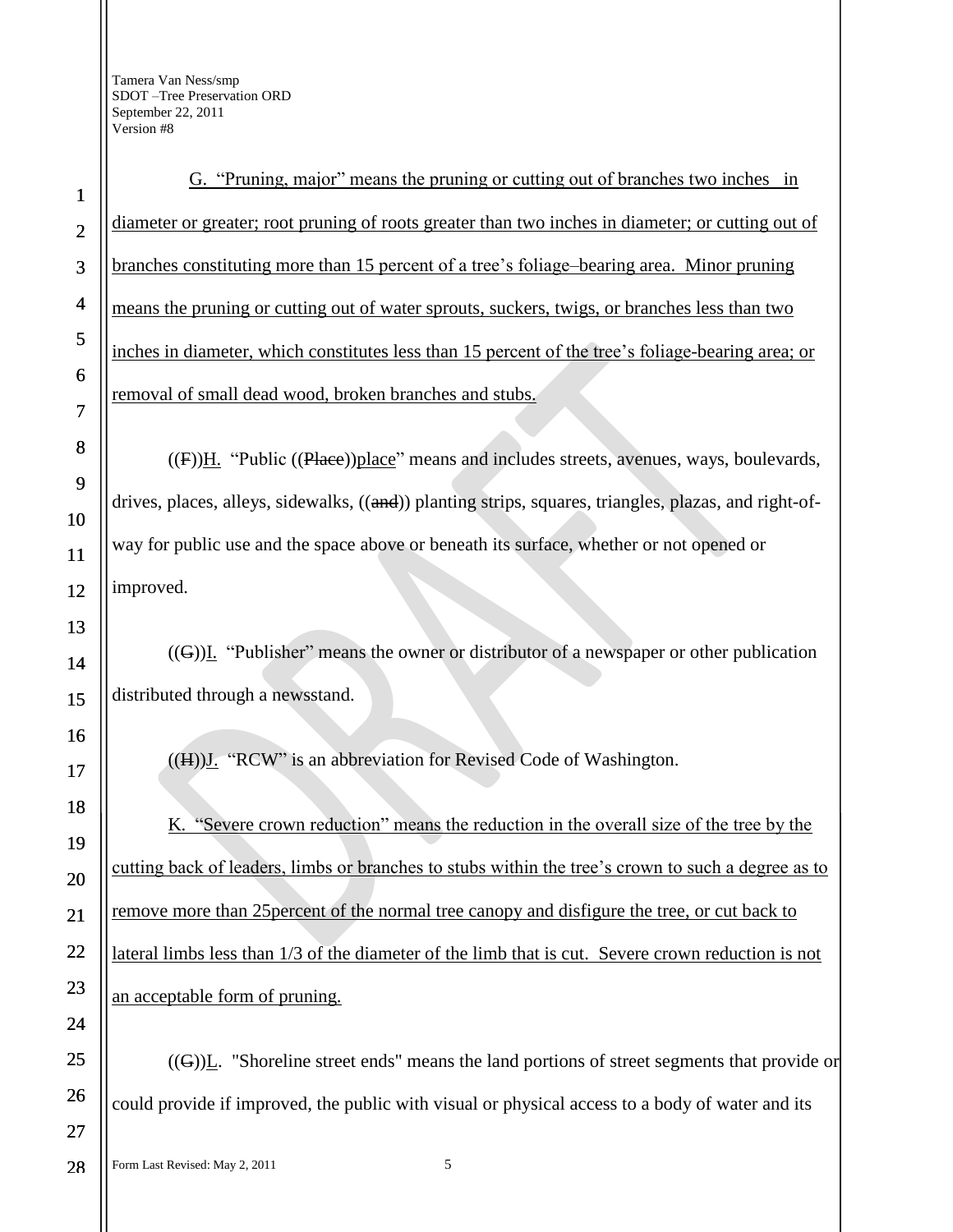shoreline that are listed on Exhibit A to Resolution 29370 that adopted policies guiding the development of public access improvements to shoreline street ends.  $((H))$ M. "Sidewalk cafe" means a portion of sidewalk area in which  $((\text{are placed}))$  tables and chairs <u>are placed</u> for the use of patrons ((while)) consuming food ((and/)) or beverages, including alcoholic beverages, ((served by a cafe, restaurant or tavern)) that is operated by a food service business located on ((adjacent)) abutting property.  $((I))$ N. "Sign" means any medium, including its structure and component parts,  $((which))$ that is used or intended to be used out of doors to attract attention to the subject matter for advertising, identification or informative purposes.  $((J))$ O. "SMC" is an abbreviation for Seattle Municipal Code. P."Street tree" means any tree planted or growing within a public place. Q."Street Tree Inventory" means a database or list of trees growing within the designated public place, that includes attributes such as species, size, tree condition, location, and maintenance responsibility. R. "Street Tree Manual" means the Seattle Department of Transportation"s Tree Standards Manual for planting, pruning, maintenance and protection of trees. ((M))S. **"**Superintendent" or "Superintendent of Parks and Recreation" means the City Superintendent of Parks and Recreation and his or her authorized representatives.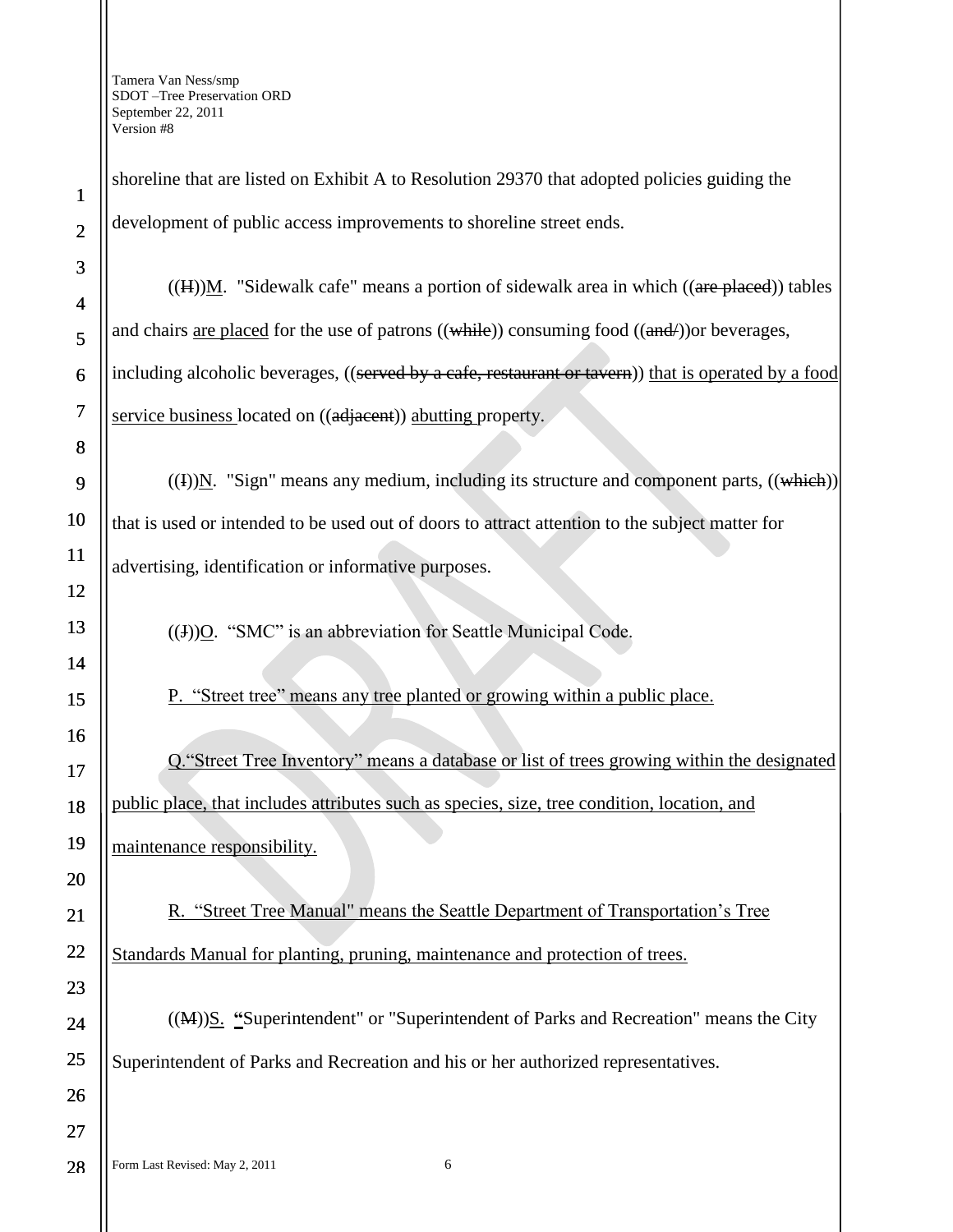Form Last Revised: May 2, 2011 7 1 2 3 4 5 6 7 8 9 10 11 12 13 14 15 16 17 18 19 20 21 22 23 24 25 26 27 28 T. "Topping" means the severe and indiscriminate cutting back of limbs to stubs within the tree's crown, to such a degree as to remove the tree's normal canopy and disfigure the tree; or the cutting back of limbs or branches to lateral branches that are not sufficiently large enough to assume the terminal role, or are less than 1/2 of the diameter of the limb or branch that is cut. compensation.  $15.04.012$  Nuisances $((.)$ Any structure built, excavation made, ((and/)) or material placed in or on any public place by anyone

U. "Tree service provider" means any individual or business entity that engages in the business of planting, pruning, removing or otherwise treating trees for monetary or other

((N))V. "Vend or vending" means to sell, offer for sale, solicit orders, display, rent, lease, or otherwise peddle any good, ticket, thing, or service of any kind; to the public from a public place; as authorized or prohibited in Chapters 15.14 or 15.17.

 $((\Theta))W$ . "Vending cart" means a movable cart that is used to serve, vend, or provide food, nonalcoholic beverages, or flowers.

Section 5. Section 15.05.012 of the Seattle Municipal Code, last amended by Ordinance 117569, is amended as follows:

without a permit ((therefor)) first having been obtained, as provided in this title may be deemed a public nuisance. A tree in a public place may be determined to be a nuisance if it impedes the safe operations of the transportation system including but not limited to signs and signals, harbors a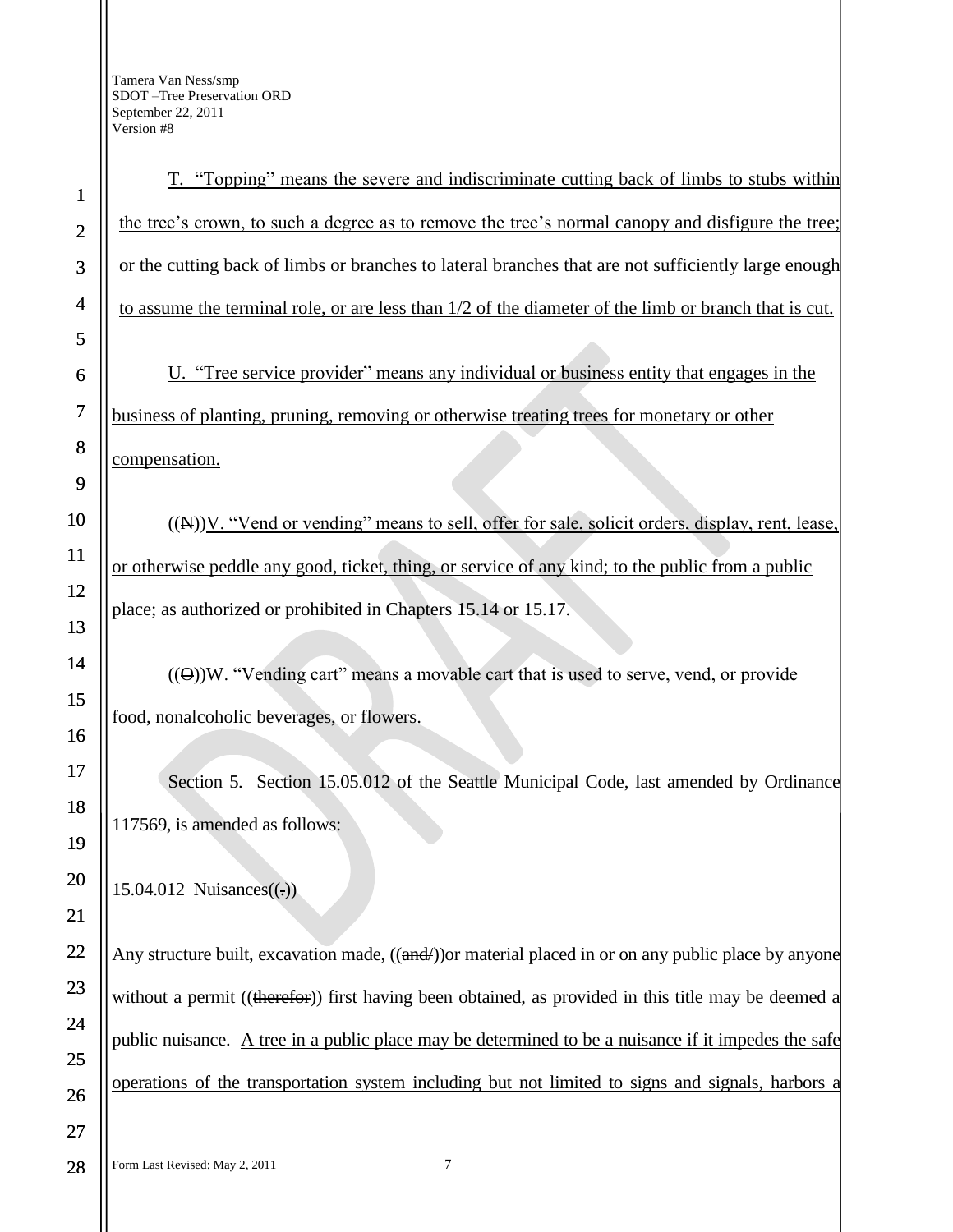28

contagious disease, or has an insect infestation that threatens the health of other trees or vegetation, solely to be determined by the Director. In the discretion of the authorizing official identified in Section 15.04.015, and in Section 15.43.040, such nuisances may be abated with or without the action of law, and/or such other proceedings may be taken as are authorized by law and the ordinances of the City for the prevention, abatement and punishment of nuisances.

Section 6. Chapter 15.42 and Sections 15.42.010 through 15.42.060 of the Seattle Municipal Code, and as reads as follows, are repealed:

## **((15.42 Planting Trees and Shrubs**

#### 15.42.010 General provisions -- Trees.

No one shall plant in any public place any maple, Lombardy poplar, cottonwood or gum, or any other tree which breeds disease dangerous to other trees or to the public health. No one shall allow to remain in any public place any tree trunk, limb, branch, fruit or foliage which is in such condition as to be hazardous to the public, and any such trees now existing in any such planting (parking) strip or abutting street area may be removed in the manner provided in this subtitle for the revocation of permits and removal of obstructions.

#### 15.42.015 Tree Root Damage – Liability

Anyone who owns any tree, the roots of which cause injury to the public sewers, sidewalks, or pavements shall be liable for the damage done to the public sewers, sidewalks or pavement by said trees. No tree shall be planted within one foot (1') of any City sidewalk or pavement, except by special permit.

## 15.42.020 Overhanging trees and shrubs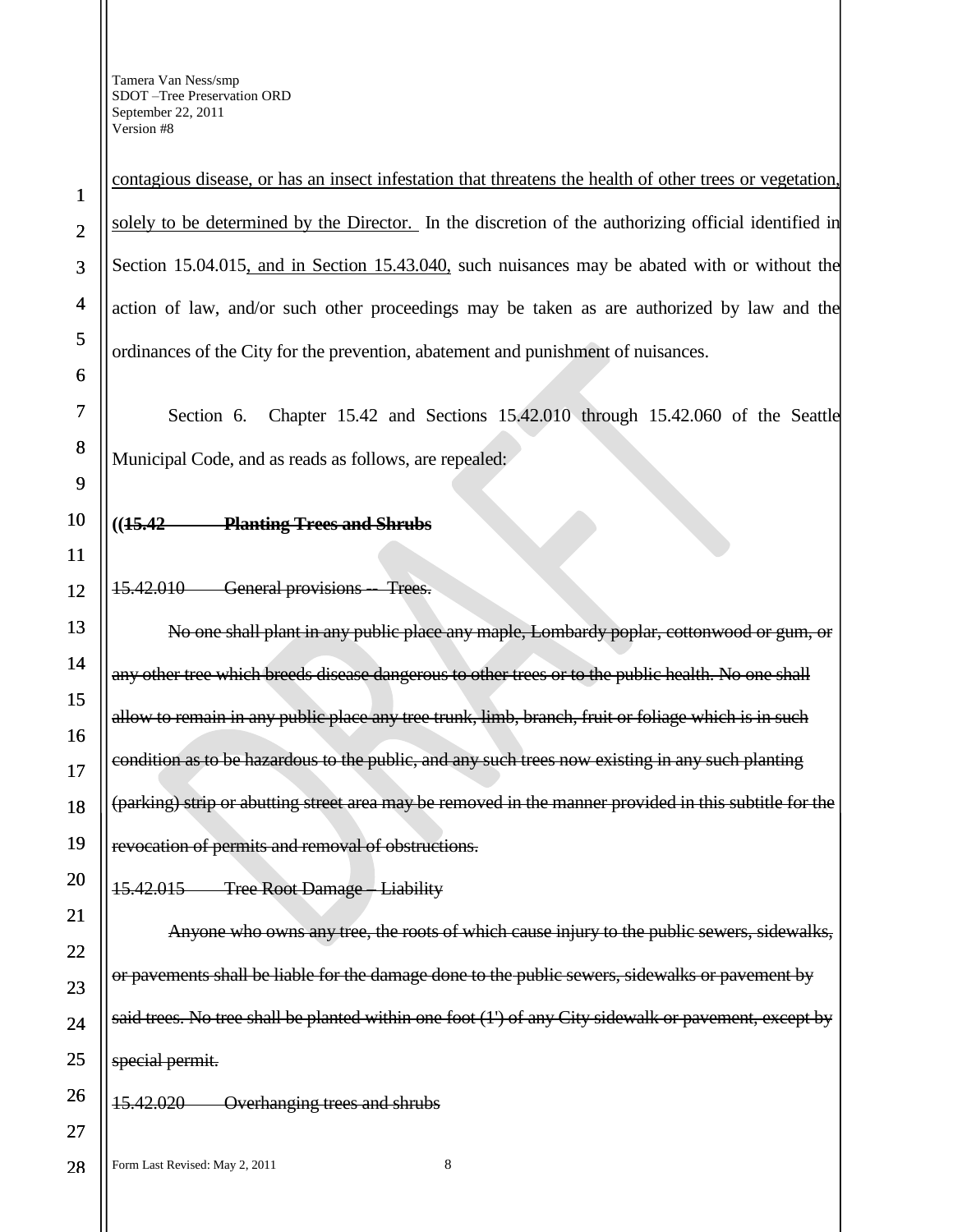28

No flowers, shrubs or trees shall be allowed to overhang or prevent the free use of the sidewalk or roadway, or street maintenance activity, except that trees may extend over the sidewalk when kept trimmed to a height of eight feet (8') above the same, and fourteen feet (14') above a roadway.

15.42.030 Contact with telephone and electric wires

No trees shall be allowed to come in contact with telephone, telegraph, electric or power wires of public service companies or of the City where such wires are twenty-five feet (25') or more above the level of the public place over which they pass. When the Director of Transportation finds that such trees are coming in contact with such wires of public service companies or of the City, said Director may order the trees trimmed, and if not so trimmed within ten (10) days after service of written notice upon the owner of such trees, or the posting of written notice thereof upon the premises, the Director of Transportation may issue a permit to the owner(s) of the wires, authorizing them to trim such trees at their own expense. If the work is done by the owner(s) of the wires, the Director of Transportation or his/her representative may accompany such owner(s) or the contractor thereof and have charge of the work, and the cost of supervising such trimming shall be borne by the owner(s) of the wires.

15.42.040 Obstruction of intersection prohibited

No trees, shrubs or flowers over two feet (2') in height shall be planted or maintained in that portion of any planting (parking) strip lying within thirty feet (30') of the intersection of the planting (parking) strip with the curbline of any intersecting street.

15.42.050 Conformance to Street Tree Planting Standards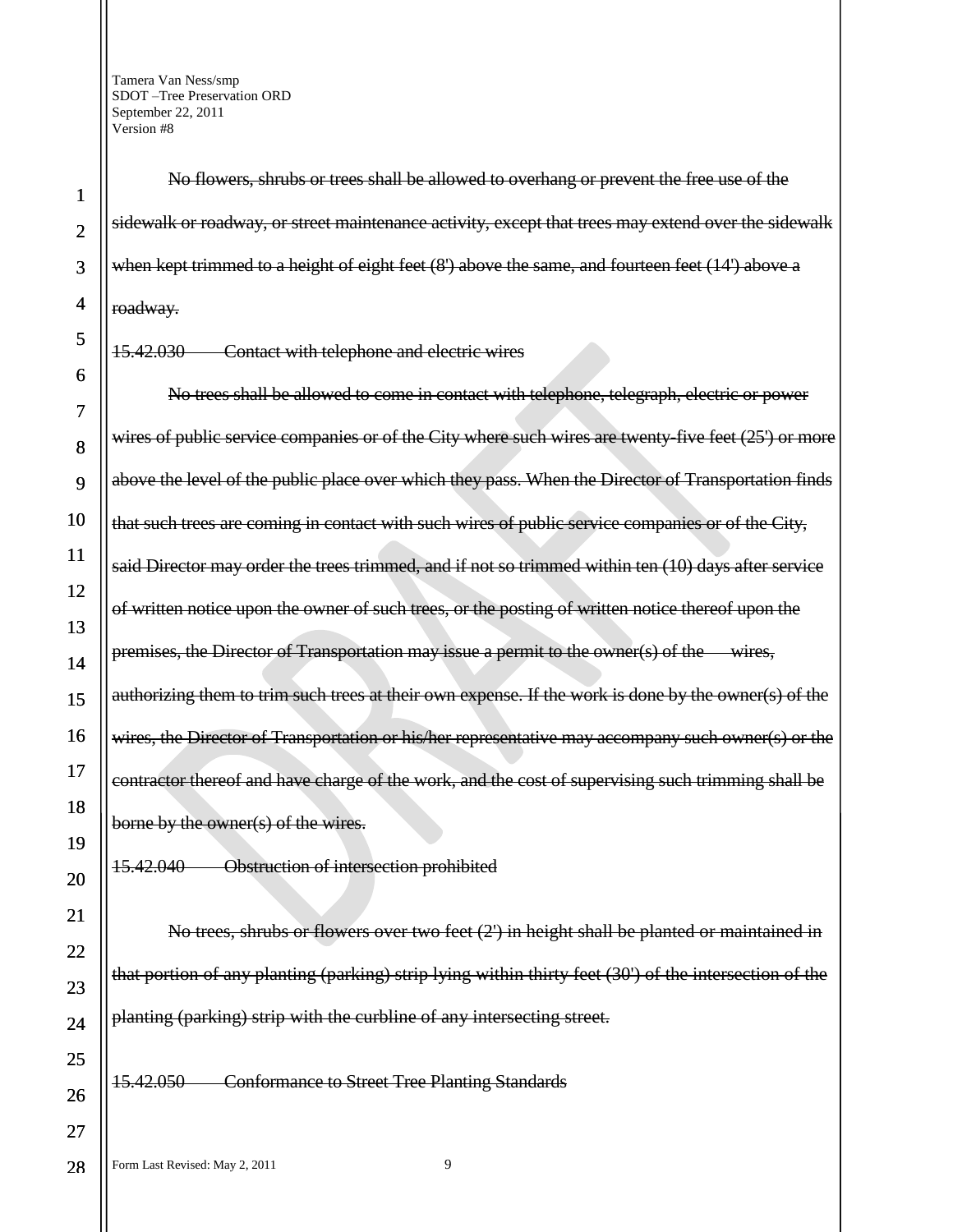Tree planting shall conform to the Street Planting Standards of the City of Seattle adopted by the Director of Transportation, insofar as practical. Changes from those standards may not be granted without approval of the Director of Transportation.

15.42.060 Removal of hazards

If any such trees or shrubs are or become a hazard, the Director of Transportation may order the same removed as provided under this subtitle.))

Section 7. A new Chapter 15.43 of the Seattle Municipal Code, is added as follows:

# **Chapter 15.43 TREE AND VEGETATION MANAGEMENT IN PUBLIC PLACES**

# **15.43.010 Authorizing official**

The Director of Transportation is responsible for regulating the planting, maintenance, and removal of trees and other vegetation on all public places within the City of Seattle. The Director is authorized to enforce the regulations as provided for in Chapter 15.43 and to promulgate rules, regulations, policies, and standards to govern the planting, pruning, maintenance, removal, protection, fertilization, cabling, and bracing of trees and other vegetation in public places. The Director shall maintain a list of tree species and varieties that may be planted in public places. This Chapter 15.43 does not regulate trees and vegetation located on City property under the jurisdiction of the Seattle Parks and Recreation Department or the Department of Finance and Administrative Services.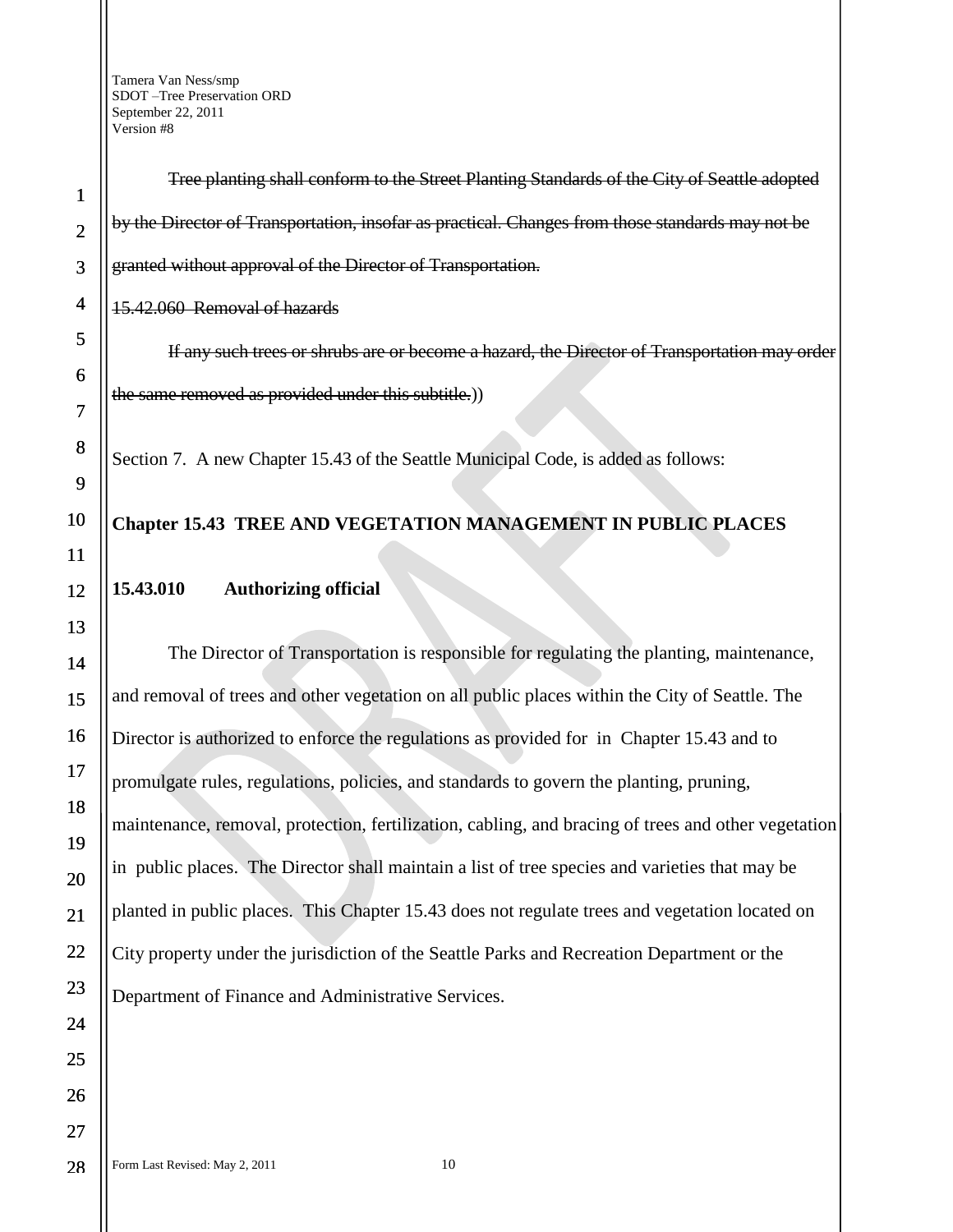| $\mathbf{1}$     | 15.43.020 Tree preservation and protection        |
|------------------|---------------------------------------------------|
| $\boldsymbol{2}$ | No person shall destroy, kill, injure, n          |
| 3                |                                                   |
| $\overline{4}$   | place by any means, including but not limited     |
| 5                | A. Causing or encouraging setting fire            |
| 6                |                                                   |
| $\overline{7}$   | tree or within five feet of other vegetation in a |
| 8                | B. Applying any toxic chemicals to a              |
| 9                |                                                   |
| 10               | feet of a tree in a public place;                 |
| 11               | C. Attaching any rope, wire, nails, adv           |
| 12               |                                                   |
| 13               | except for:                                       |
| 14               | 1. Supports for young or broke                    |
| 15               |                                                   |
| 16               | 2. Official City placards affixe                  |
| 17               |                                                   |
| 18               | 3. Decorative or seasonal light                   |
| 19               | a manner consistent with SDOT specifications      |
| 20               | public place;                                     |
| 21               |                                                   |
| 22               | D. Using climbing spurs on a tree in a            |
| 23               |                                                   |
| 24               | E. Causing the topping or severe croy             |
| 25               | the course of tree removal pursuant to a Street   |
| 26               |                                                   |
| 27               |                                                   |
| 28               | 11<br>Form Last Revised: May 2, 2011              |

#### **15.43.020 Tree preservation and protection**

all destroy, kill, injure, mutilate, or deface a tree or vegetation in a public ncluding but not limited to the following:

encouraging setting fire underneath, or within five feet of the dripline of a t of other vegetation in a public place;

any toxic chemicals to a tree in a public place or to the ground within 20 ic place;

any rope, wire, nails, advertisements, posters, or other objects to any tree,

ports for young or broken trees;

icial City placards affixed in a manner that is not injurious to trees, and

3. becorative or seasonal lighting, approved with a Street Use permit, attached in vith SDOT specifications that does no permanent damage to the tree in a

orthing spurs on a tree in a public place;

e topping or severe crown reduction of a tree in a public place, except in oval pursuant to a Street Tree permit granted by the Director;; and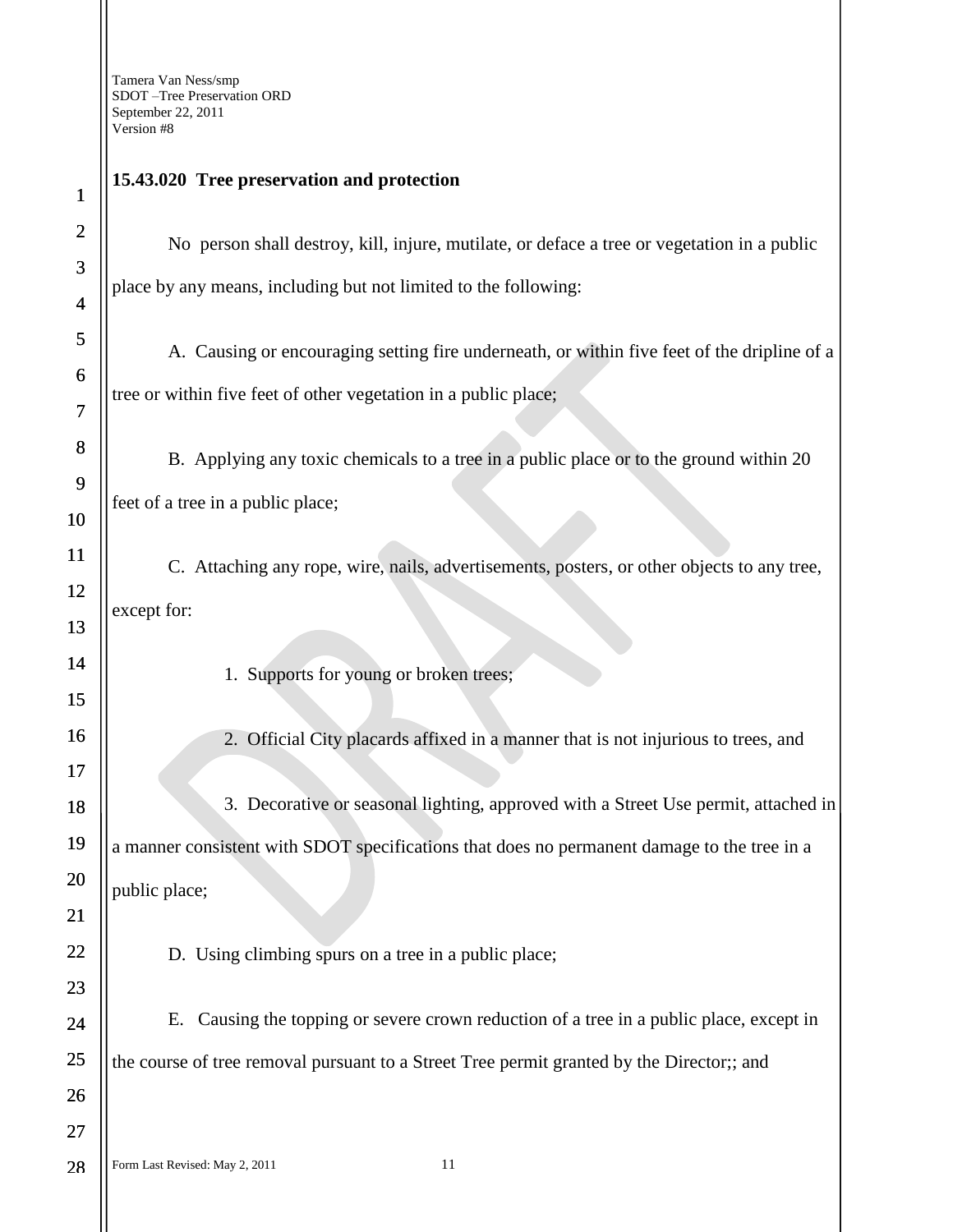F. Depositing, placing, or storing stones, bricks, concrete, asphalt, fill soil, plastic sheeting, construction materials, or other materials within the dripline of a treein a public place; that may impede the free flow of water, air, or fertilizer to the roots of any tree or other vegetation in the public place.

## **15.43.030 Street tree permits required**

No person shall plant, remove, or perform major pruning on any tree in a public place without first obtaining a Street Tree permit from the Department of Transportation. A Street Tree permit is also required for any work occurring within the dripline or designated tree protection zone of a Heritage Tree. The permit applicant is responsible for all expenses related to the planting, pruning, and removal of trees. No Street Tree permit is required for minor pruning of trees by abutting property owners, if there are no mobility impacts. A Street Tree permit is required for minor pruning of trees designated for City maintenance in the Street Tree Inventory.

A. Permit applications for work on trees in the public place

1. Applications for Street Tree permits shall be filed with the Director on forms provided by the City, pursuant to Chapter 15.04. No work may start until the permit has been issued. Permit applications will be reviewed for the following uses:

a. Planting. An application to plant trees or shrubs shall be accompanied by a planting plan illustrating the number of trees or shrubs to be planted, their species and variety, and their location in the planting strip or other part of the public place, and any other information the Director may require. The planting plan shall show the following:

28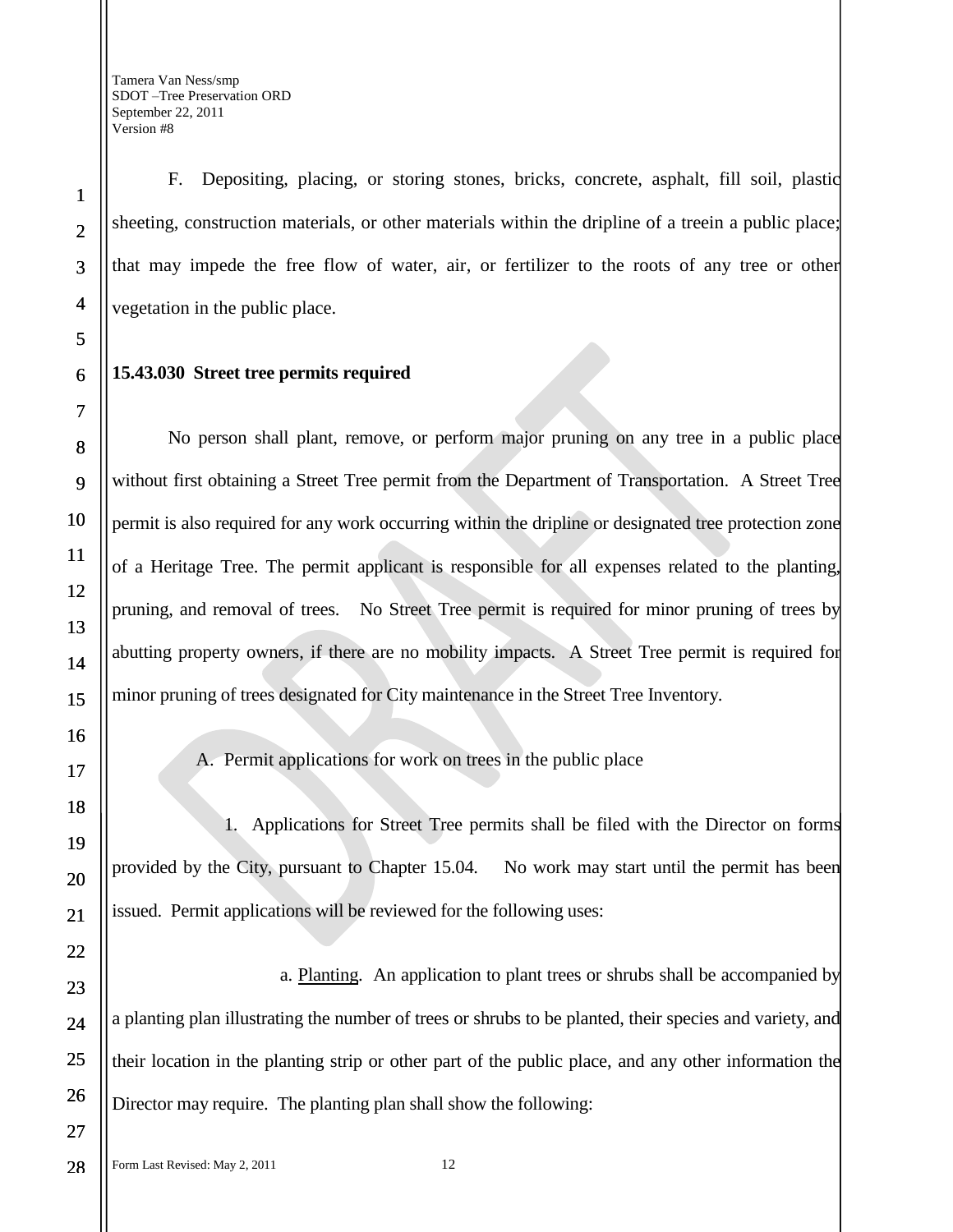1

2

3

6

7

8

9

10

11

12

13

14

15

16

17

18

19

20

21

22

23

24

25

26

27

28

1. The public place including pavement, gutter, curb planting strip and sidewalk areas;

4 5 2. The location, species and variety of each tree and shrub proposed to be planted and those already existing within the boundaries of the public place; and

3. The distance between the proposed or existing trees or shrubs in any direction.

b. Major Pruning An application for major pruning, including root pruning, of trees shall state the number, species, size, age, and condition of the tree or trees to be pruned; the scope of pruning; and any other information the Director may require.

c. Removal An application for tree removal shall clearly state the reasons that tree removal is necessary and shall be accompanied by a removal plan illustrating the number of trees to be removed; their species, trunk diameter and variety; their location in the planting strip or other part of the public place; the method of removal; and any other information the Director may require.

B. Street Tree Permit approval considerations

1. The Director may approve, approve with conditions, or deny the Street Tree permit application.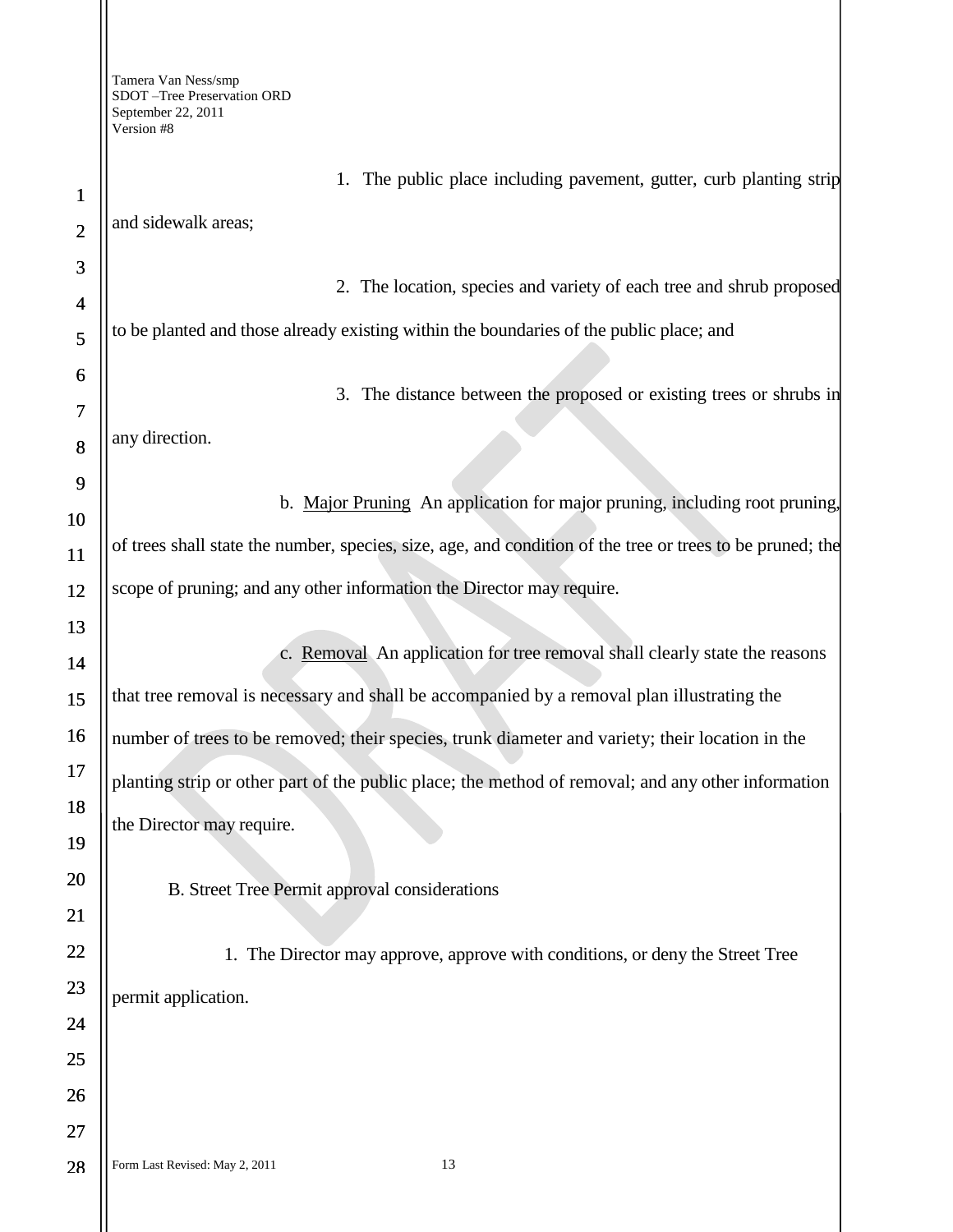1 2 3 4 5 6 7 8 9 10 11 12 13 14 15 16 17 18 19 20 21 22 23 24 25 26 27 2. All proposed plans shall comply with the Street Tree Manual. Other factors considered in evaluating an application for a Street Tree permit include but are not limited to the following: a. Planting. Only tree species identified in the Department of Transportation"s approved tree list or approved by the Director may be planted in any public place. The Director may consider the location of existing infrastructure and public safety concerns including the location of utilities, visibility, and the health of other trees in the vicinity, when reviewing a planting application for approval. b. Major Pruning All major pruning shall comply with American National Standards Institute (ANSI) A-300 Standards and best management practices as outlined in the Street Tree Manual. c. Removal The City"s policy is to retain and preserve trees whenever possible. Accordingly, tree removal will generally not be permitted unless the tree has been designated a hazardous tree by the Director. The removal of trees may be permitted based on safety, development or environmental conditions as approved by the Director. Removed trees shall be replanted or replaced if the site conditions allow. The stump and roots of trees shall be removed to a point at least one foot below the top of the adjacent curb or proposed curb grade, or lower if a replacement tree is proposed for the same location as the removal. Removal of a tree requires posting and an opportunity for public comment.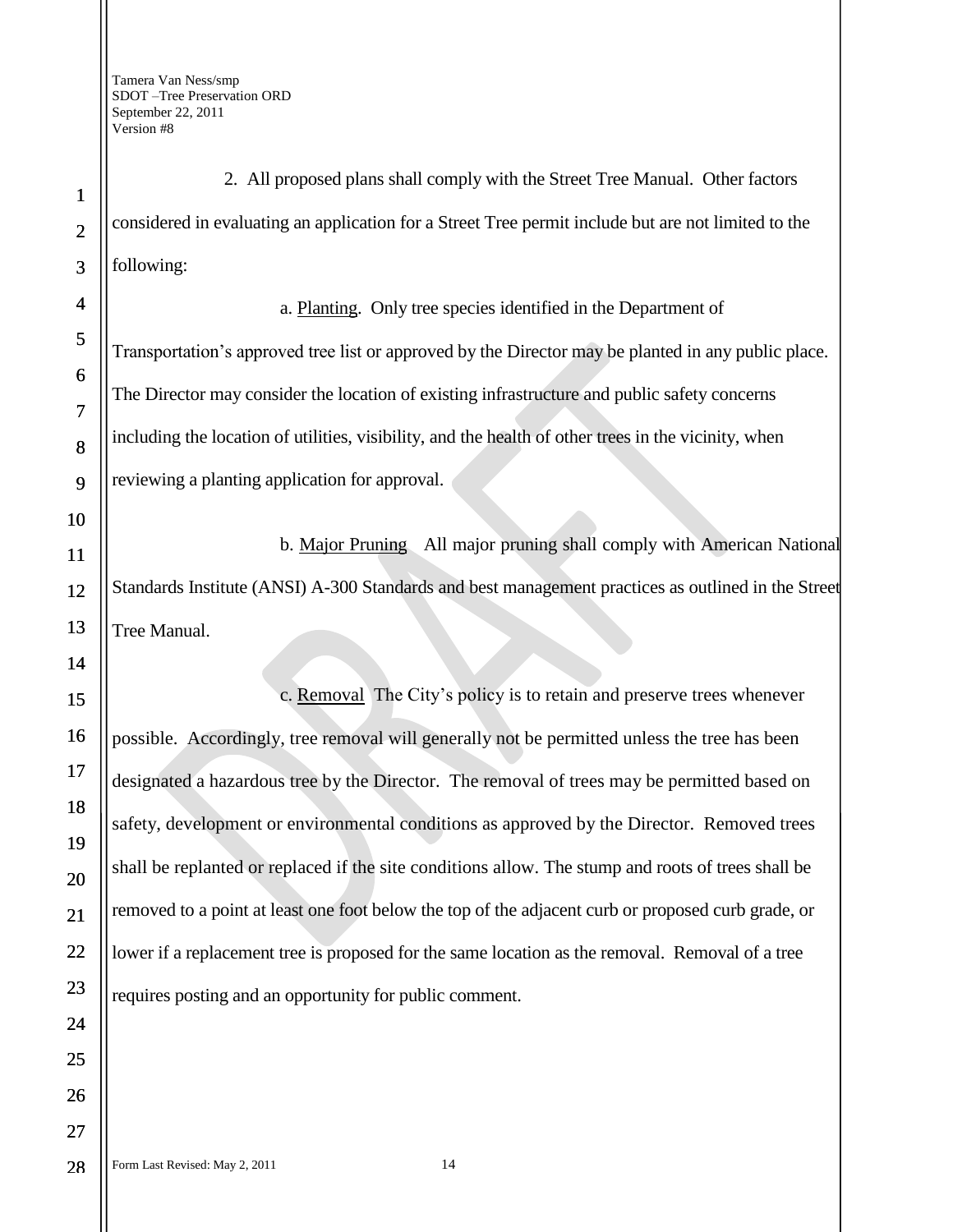3. The Director may deny issuance of a Street Tree permit if the tree service provider named in the application does not have a current City of Seattle Street Tree Service Registration.

C. Posting and Public Comment. Any person applying for a Street Tree permit to remove a tree shall post a notice of application at the site notifying the public of the proposed tree removal and providing an opportunity for public comment. The notice of application shall be on a form provided by the City and be posted in a location clearly visible from the adjacent public place for a period of at least 14 business days. The Director may exempt an applicant from posting requirements if a tree poses an imminent danger to the public"s health or safety.

D. All planting, pruning, treatment, and removal of trees shall be performed as authorized by the conditions of the Street Tree permit.

E. Pruning by utilities and communications providers. The Director may issue Street Tree permits to utility and communication providers to prune and maintain trees in order to protect their wires, cables, and other facilities owned by the utilities and telecommunication providers. Except in cases of imminent danger to the public health or safety, all pruning shall be done in accordance with Chapter 15.43 and the Street Tree Manual. The Director may require an SDOT representative be present to monitor the pruning. Abutting property owners shall be informed by posted doorknob notices or other means as approved by the Director at least three weeks before starting tree work. The applicant is responsible for all expenses related to the pruning and the cost of SDOT monitoring or inspection.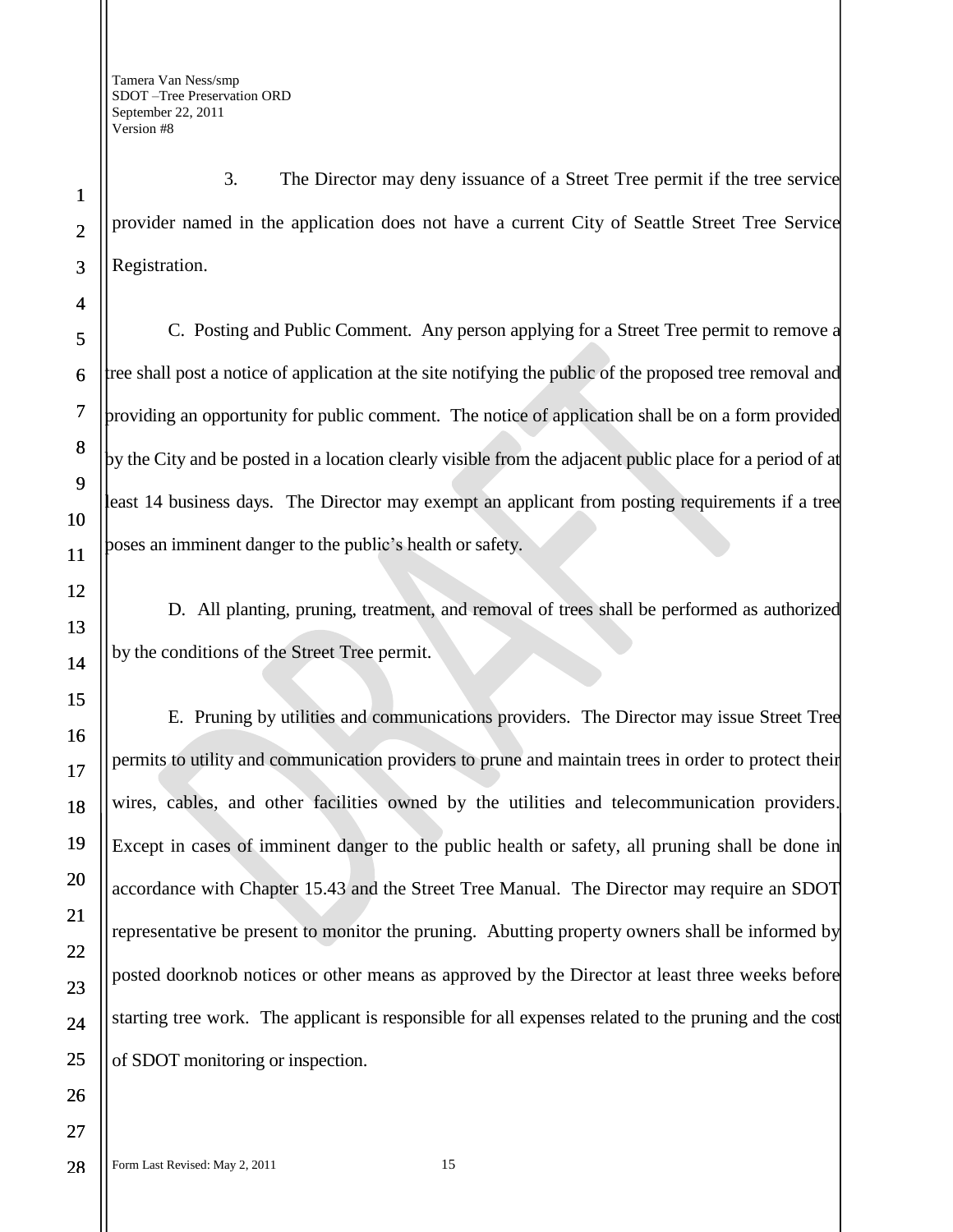F. Fees The fees for Street Tree permits will be as prescribed in the Department of Transportation"s Street Use Fee Schedule.

#### **15.43.040 Maintenance of trees in the public place**

A. Abutting property owners are responsible for the following:

1. Maintaining all trees and other vegetation not designated for City maintenance in the Street Tree Inventory, in accordance with the standards in the Street Tree Manual.

2. Pruning trees in a manner that will not obstruct or shade street lights; hinder or obstruct public places; violate the minimum height clearance requirements of eight feet above the surface of the sidewalk and 14 feet above the surface of the street; obstruct vision of traffic signs and signals; or obstruct views of streets or intersections.

3. Removing or relocating improperly or inappropriately planted trees in the public place when requested by the Director. If the adjacent property owner fails to perform the requested tree work, the Director may perform the work at the adjacent property owner"s expense.

4. Ensuring that trees on their private property do not encroach upon any public places in a manner that obstructs or shades street lights; hinders or obstructs any public places; violates the minimum height clearance requirements; obstructs vision of traffic signs or signals; or obstructs the view of any street or intersection.

5. Abating nuisance trees in the public place. Any tree identified by the Director as being hazardous, or having a contagious disease or insect infestation that threatens the health of other trees or vegetation is declared a nuisance. Abutting property owners are responsible for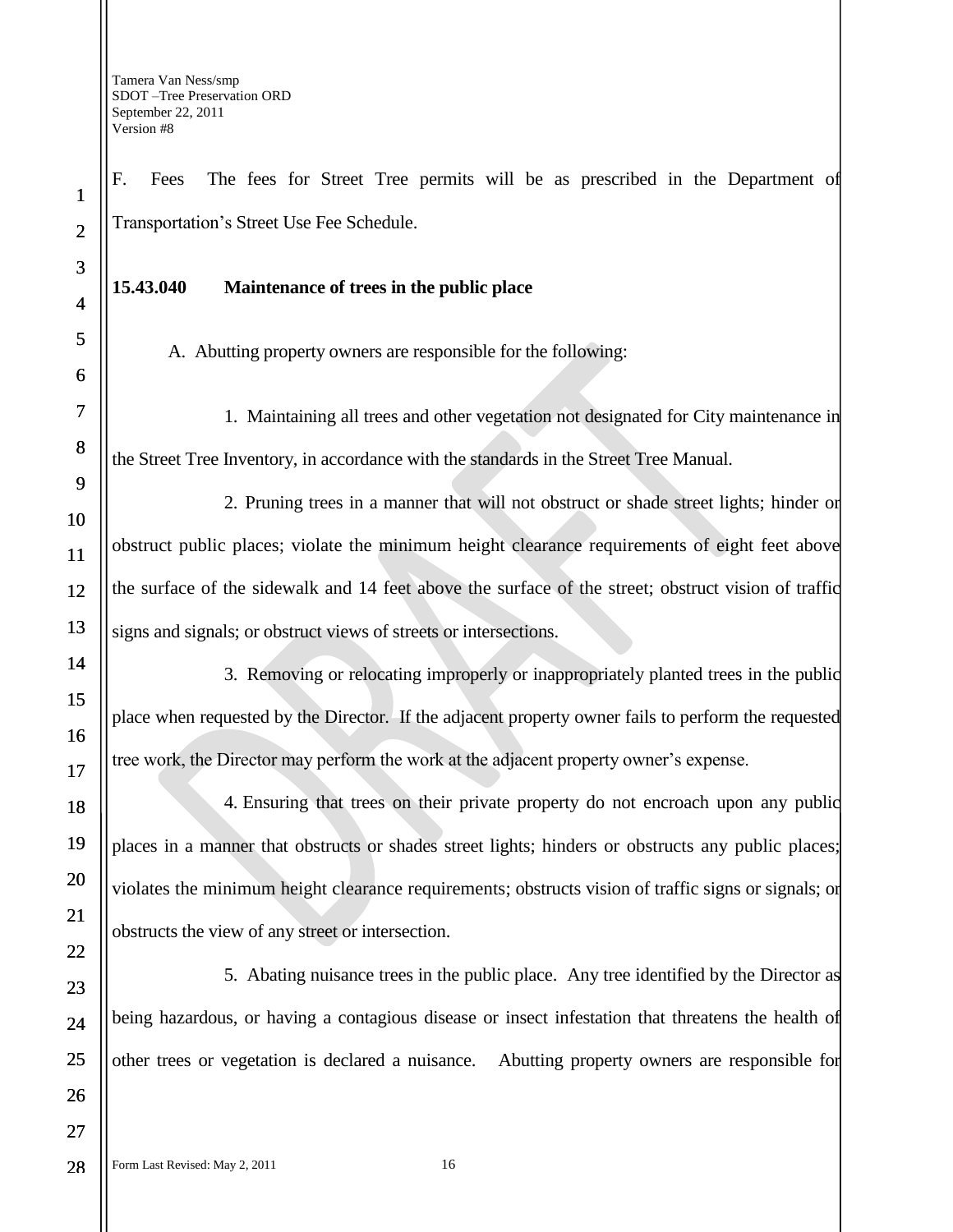abating nuisance trees by removing or applying an appropriate treatment to the affected tree or by pruning any hazardous or nuisance tree in a manner that abates the threat to the public

B. The Director may order an abutting property owner to properly maintain and prune trees and vegetation in a public place; relocate or remove improperly or inappropriately planted trees; prune trees on private property that are encroaching on a public place; and abate nuisance trees. If the abutting owner fails to perform the requested tree work, the Director may perform the tree work at the abutting property owner's expense. The abutting property owner is liable to the City for the costs of the maintenance or removal of the tree(s). The City shall bill the property owner for the costs to maintain or remove the trees together with an administrative charge equal to 15 percent of the amounts expended.

C. The City is responsible for maintaining trees in the public place designated for City maintenance in the Street Tree Inventory.

D. Damage. Any person who owns or is responsible for the maintenance of any tree is liable for any damage done by the tree roots to the public sewers, storm drains sidewalks or pavement.

# **15.43.050 Tree service provider requirements**

A. All tree service providers engaged in the business of planting, pruning, removing or otherwise treating trees shall be registered with the Department of Transportation with a City of Seattle Tree Service Provider registration. Applications for Tree Service Provider Annual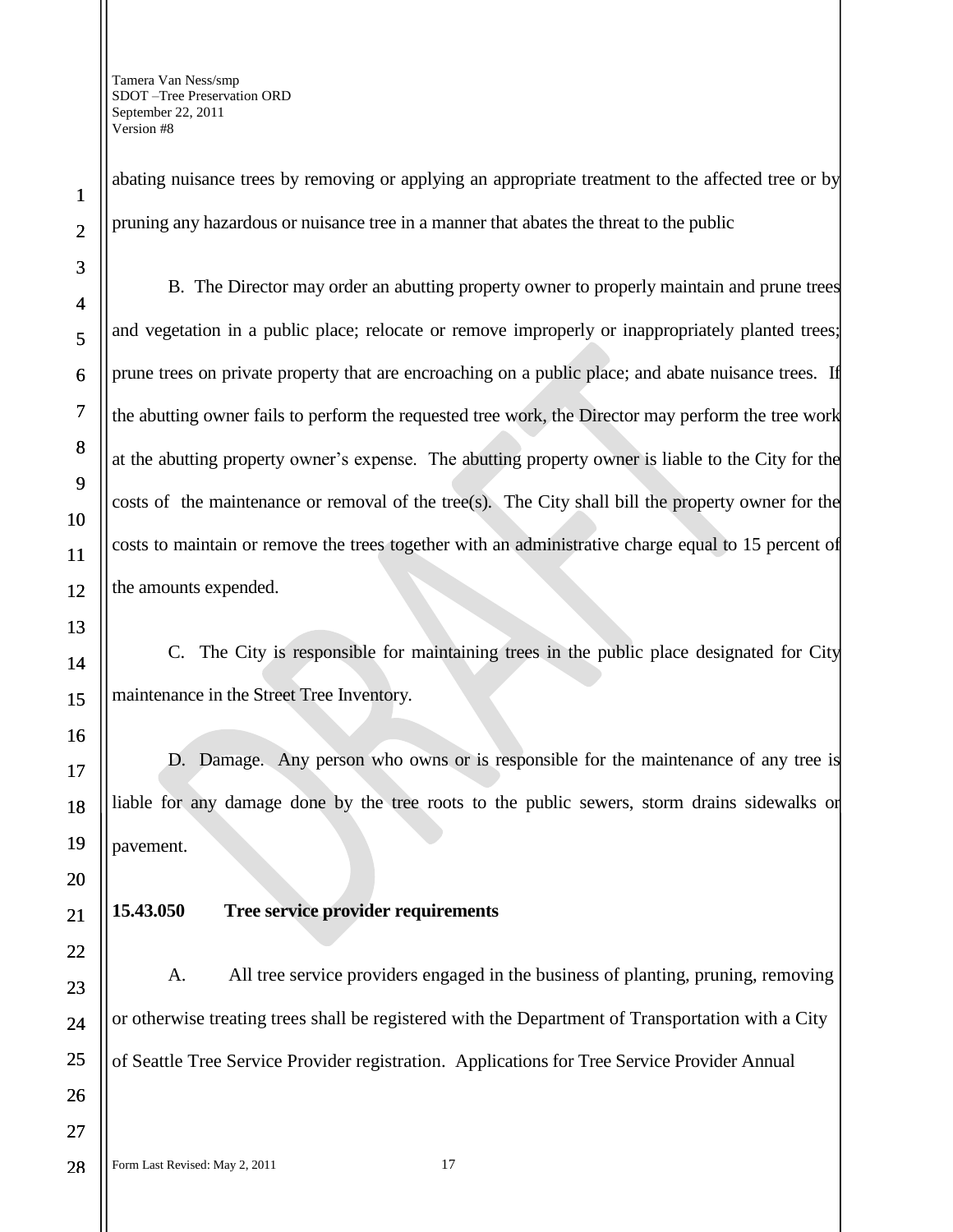| $\mathbf{1}$   | Equipment permit shall be filed with the Director on forms provided by the City, pursuant to      |  |  |  |
|----------------|---------------------------------------------------------------------------------------------------|--|--|--|
| $\overline{2}$ | Chapter 15.04.                                                                                    |  |  |  |
| 3              | <b>Registration Requirements.</b><br><b>B.</b>                                                    |  |  |  |
| 4              | 1. Tree service providers shall submit a complete application that includes:                      |  |  |  |
| 5              | Business name and address;<br>a.                                                                  |  |  |  |
| 6              | City of Seattle business license number;<br>b.                                                    |  |  |  |
| 7              | Name and phone number for contact person;<br>c.                                                   |  |  |  |
| 8              |                                                                                                   |  |  |  |
| 9              | Name and certification number of ISA Certified Arboris<br>d.                                      |  |  |  |
| 10             | Certified Tree Workers employed by or associated with the tree service provider business; an      |  |  |  |
| 11             | Proof of commercial general liability (CGL) insurance that<br>e.                                  |  |  |  |
| 12             | the City of Seattle as an additional insured for primary limits of liability. An applicant shall, |  |  |  |
| 13             | issuance of a Tree Service Provider Annual Equipment permit or Street Tree Service Regis          |  |  |  |
| 14<br>15       | obtain and maintain in full force and effect, at its own expense, CGL insurance for the pur       |  |  |  |
| 16             | protecting the City from all claims and risks of loss as a result of the permittee's a            |  |  |  |
| 17             |                                                                                                   |  |  |  |
| 18             | occupation, operation, maintenance, or use of a public place in conjunction with the pe           |  |  |  |
| 19             | activity. The CGL insurance shall be in an amount specified by the Director of Transportati       |  |  |  |
| 20             | shall include: broad form property damage liability; personal injury; and premises ope            |  |  |  |
| 21             | Failure to maintain the required CGL insurance coverage is grounds for Street Use perr            |  |  |  |
| 22             | Street Tree Service Registration revocation.                                                      |  |  |  |
| 23             | 2.<br>The Director may deny registration to any applicant who fails to sul                        |  |  |  |
| 24             | complete application or misrepresents information in the application. The applicant s             |  |  |  |
| 25             |                                                                                                   |  |  |  |
| 26             | provided written notification of registration denial.                                             |  |  |  |
| 27             |                                                                                                   |  |  |  |
| 28             | 18<br>Form Last Revised: May 2, 2011                                                              |  |  |  |

Business name and address; b. City of Seattle business license number; Name and phone number for contact person; Name and certification number of ISA Certified Arborists and loyed by or associated with the tree service provider business; and Proof of commercial general liability (CGL) insurance that names itional insured for primary limits of liability. An applicant shall, before Provider Annual Equipment permit or Street Tree Service Registration, force and effect, at its own expense, CGL insurance for the purpose of all claims and risks of loss as a result of the permittee's activity, ntenance, or use of a public place in conjunction with the permitted e shall be in an amount specified by the Director of Transportation and

property damage liability; personal injury; and premises operations. uired CGL insurance coverage is grounds for Street Use permit and ation revocation.

Director may deny registration to any applicant who fails to submit a is is information in the application. The applicant shall be n of registration denial.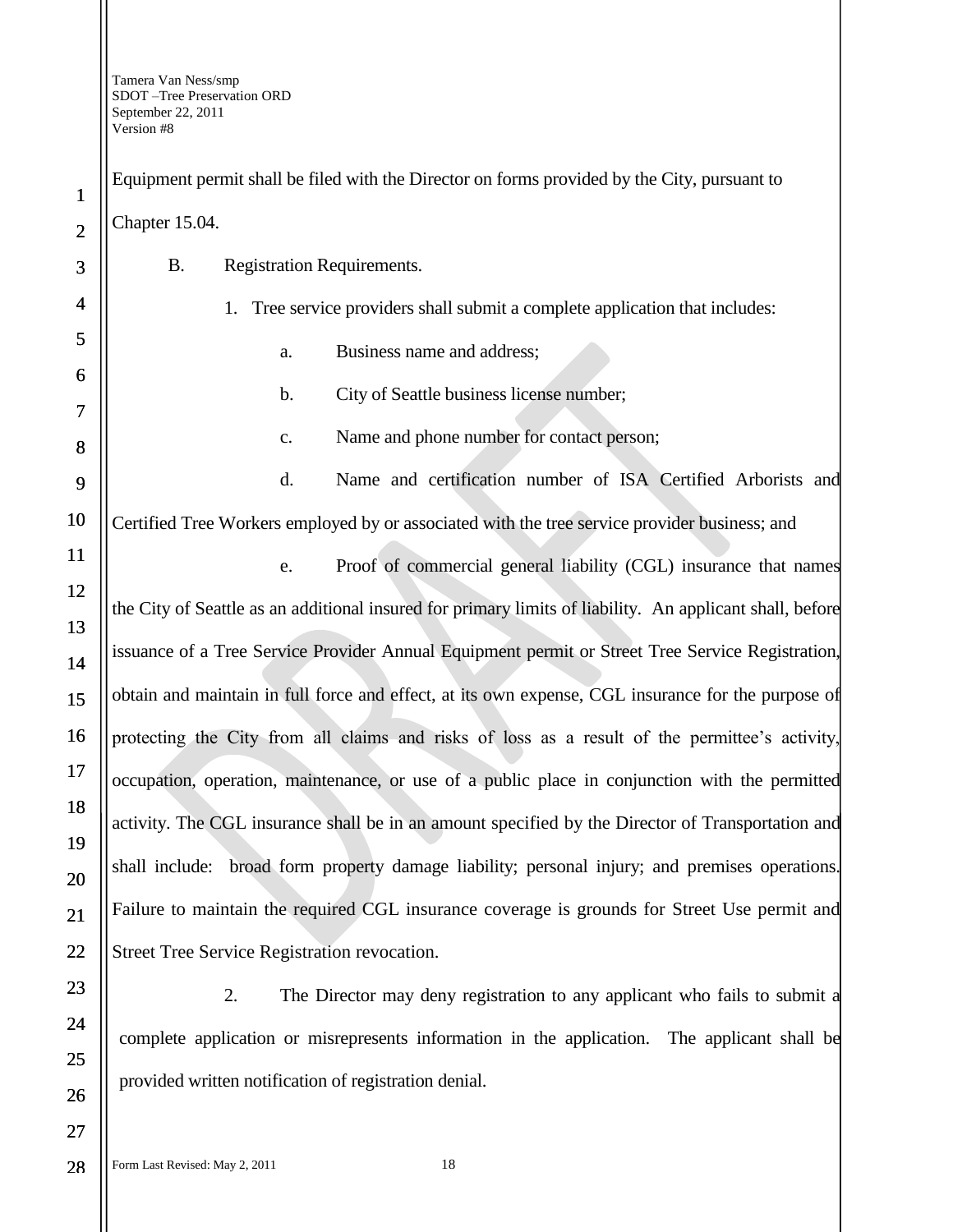1

2

3

4

5

6

7

8

9

10

11

12

13

14

15

16

17

18

19

20

21

22

23

24

25

26

27

3. Each registrant shall be issued a registration number and a tree service provider registration card that may be renewed annually by filing a renewal application.

C. Any, major pruning, removal, or treatment of trees by a tree service provider shall be supervised at the site by an ISA certified arborist or an ISA certified tree worker and shall comply with the standards provided for in Chapter 15.43, the Street Tree Manual, and rules governing trees in public places.

D. Tree service providers shall have their current tree service registration card and any applicable Street Tree permits at the work site whenever planting, pruning, removing or treating any tree in the public place shall provide those documents to SDOT representatives when requested. A stop work order and applicable penalties shall be issued to any tree service provider who is performing tree work in a public place without a current registration card or without applicable Street Tree permits.

E. The Director may suspend or revoke the tree service provider registration for failure to comply with any of the provisions of this Section 15.43.050 by sending written notification of the suspension or revocation decision by first class mail to the registrant.

F. This Section 15.43.050 does not prevent property owners from pruning trees on public places abutting their property in a manner consistent with this Chapter 15.43 and the Street Tree Manual standards, or successor rules.

# **15.43.060 Director's review**

A person aggrieved by the approval or denial of or conditions imposed on a Street Tree permit, or the approval or denial of a Tree Service Provider registration may timely request the Director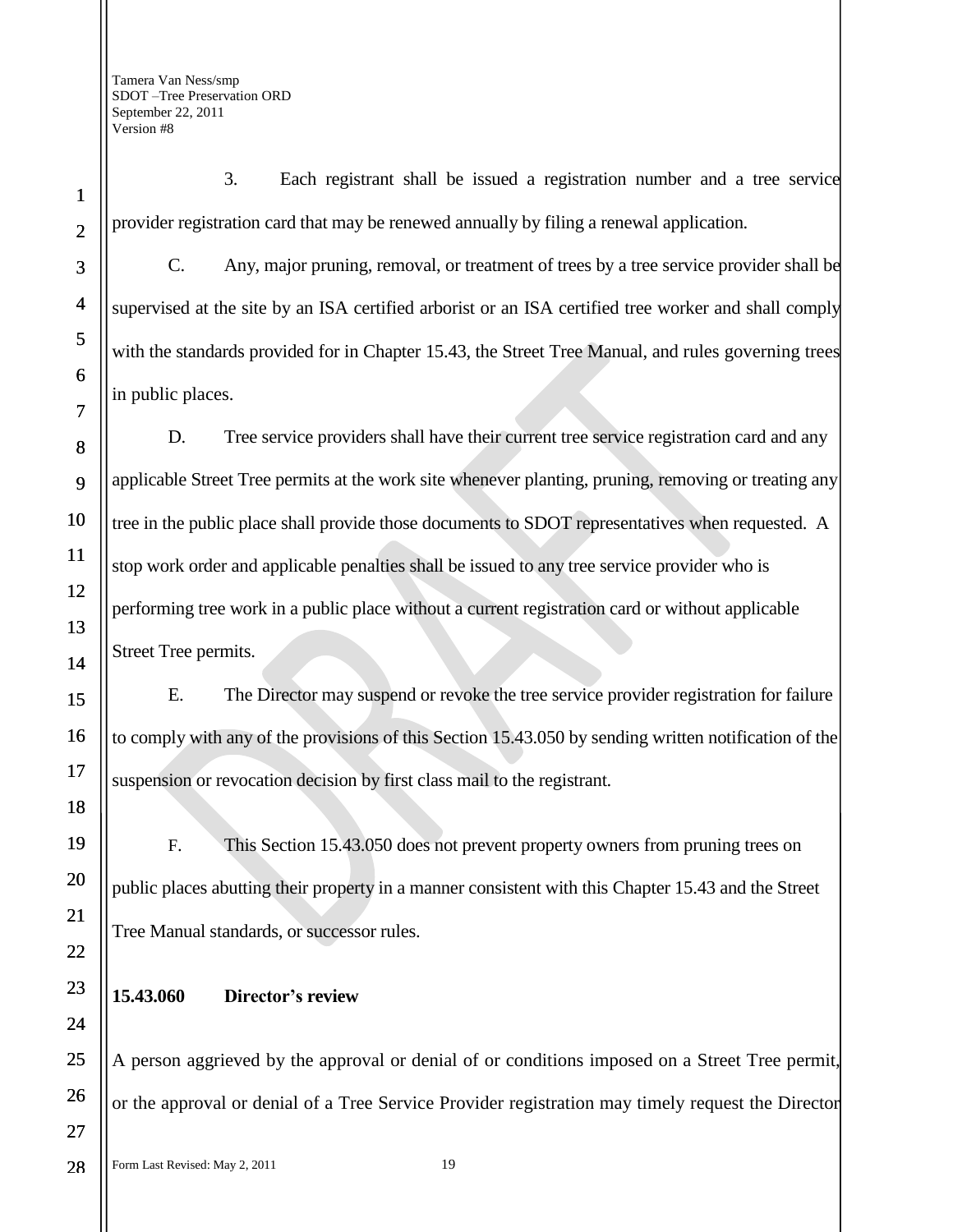review the decision by filing a written request for review within ten business days of the date of the decision, pursuant to SMC 15.04.112.

Section 7. Subsection A of Section 15.90.018, as last amended by Ordinance 121925, is amended as follows:

# **15.90.018 Civil penalty.**

A. In addition to any other sanction or remedial procedure ((which)) that may be available, any person or entity violating or failing to comply with any of the provisions of Title 15 shall be subject to a cumulative penalty of up to ((Five Hundred Dollars ())\$500((.00)))per day for each violation from the date the violation occurs or begins until compliance is achieved. In addition to the cumulative penalty, for violations of Section 15.43.020, any person or entity that destroys, kills, injures or mutilates a tree in the public place requiring that the tree be removed, shall be subject to a civil penalty in an amount equal to the appraised value of each affected tree(s) in accordance with the most current edition of the Council of Tree and Landscape Appraisers "Guide for Plant Appraisal". The City shall also be entitled to recovery of its enforcement costs, including, but not limited to, staff time, administrative expenses and fees, and costs and attorneys' fees.

\* \* \* \*

Section 8 . This ordinance shall take effect and be in force 30 days after its approval by the Mayor, but if not approved and returned by the Mayor within ten days after presentation, it shall take effect as provided by Seattle Municipal Code Section 1.04.020.